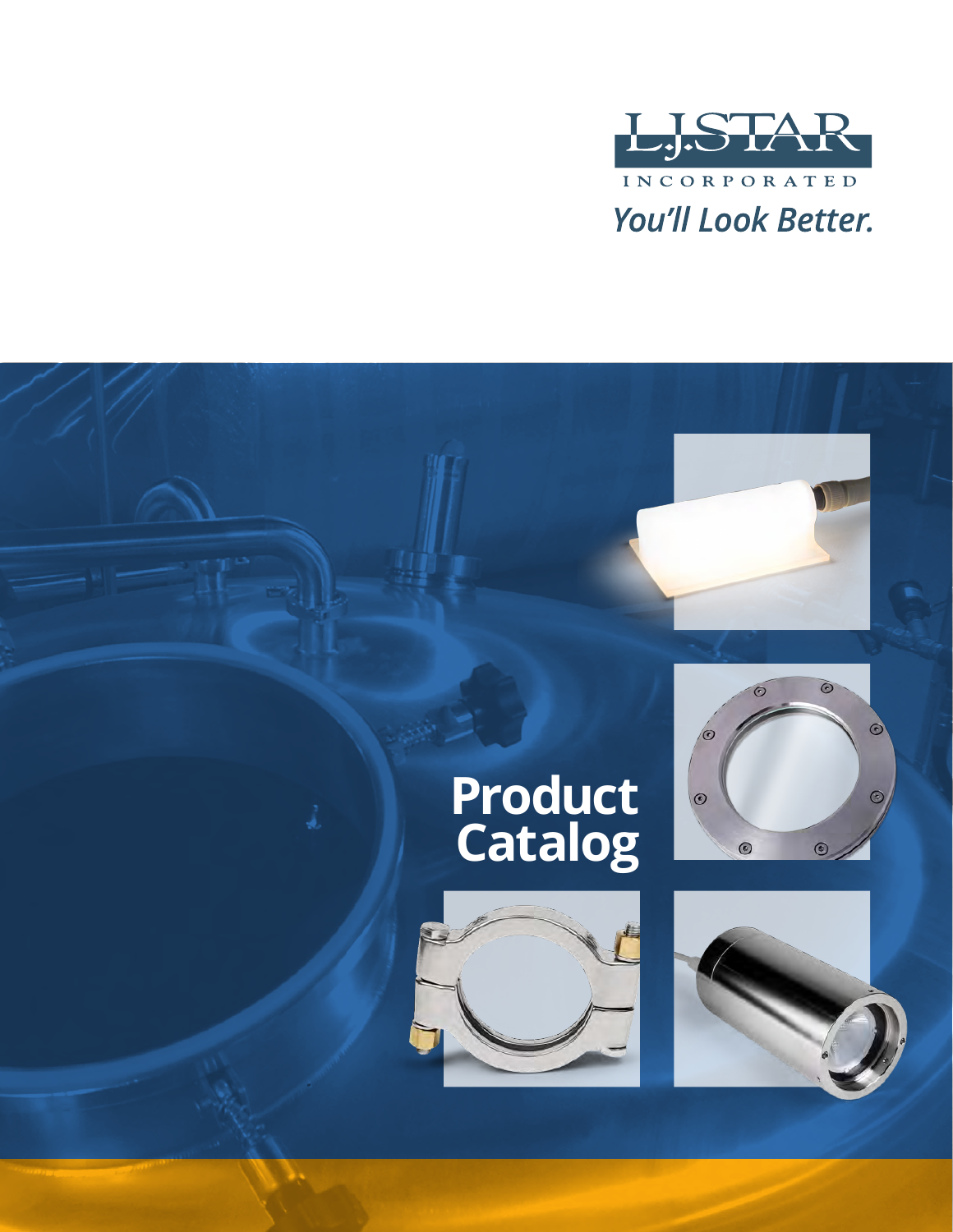# **Sight Glass Lights (Luminaires)**

Our sight glass lights illuminate process vessel interiors in pharmaceutical, food processing, and chemical plants. Choose from standard and explosion-proof (EX-light) housings in halogen or LED designs.



#### **LumiStar™ Light Series**

Unprecedented, penetrating illumination, up to four times brighter than a typical halogen luminaire

- Available with 1000, 2000, and 3000 lumens options
- NEMA 4x, IP 65
- 24 V and 110-240 V
- Power: up to 40 W
- Push button on/off switch available
- Flashlight mode (momentary), timed mode
- Temperature control on 2000 and 3000 models
- Bracket mount and sanitary tri-clamp connection available
- Crevice-free, washdown-safe

#### **LumiFlo®**

- FDA-compliant silicone enclosure with antimicrobial additives which will not yellow
- Designed to prevent microbial and mildew growth using nano materials
- Easily and securely attaches mechanically under the sight glass thru-bolts without the use of additional fasteners due to its omega shaped design
- Perfect color temperature light output from LED tube, with 98% CRI to identify actual process flow colors
- Easy installation and replacement with no need to modify or disassemble sight glass
- Operating Voltage: 24 VDC with M12 Connection
- Watertight seal for external Clean-In-Place (CIP) maintenance
- Battery pack accessory kit delivers several hours of power for remote hard to wire locations
- Optional light shield easily clips onto the back of light, reduces unwanted glare



### **Explosion Proof Lights**

Environmentally sealed, designed to meet UL and ATEX explosion proof ratings. Small to large, traditional halogen to LED and fiber optic for vessel sight glass view ports, dedicated light ports, and flow indicators.



#### **LumiGlas® 55-EX LED**

- Up to 1000 lumens, 6-LED technology
- 24V, 120-230V AC/DC
- Power: up to 15 W
- Explosion proof: Gas Zones 1 and 2, Dust Zones 21 and 23
- • ATEX certified
- Stainless steel or aluminum housing options
- Size: 78 dia. x 163 mm length

#### **LumiGlas USL 08-EX Halogen**

- 120 V DC
- Power: 30, 50, 100 W
- Explosion proof: UL approved for Class 1, Division 1 and 2, Groups C and D
- Suitable for wet conditions (UL 844 & 1571)
- Aluminum housing
- Bracket mount next to sight window or flush mount over light port
- Size: 5-1/8" wide x 8-3/8" long

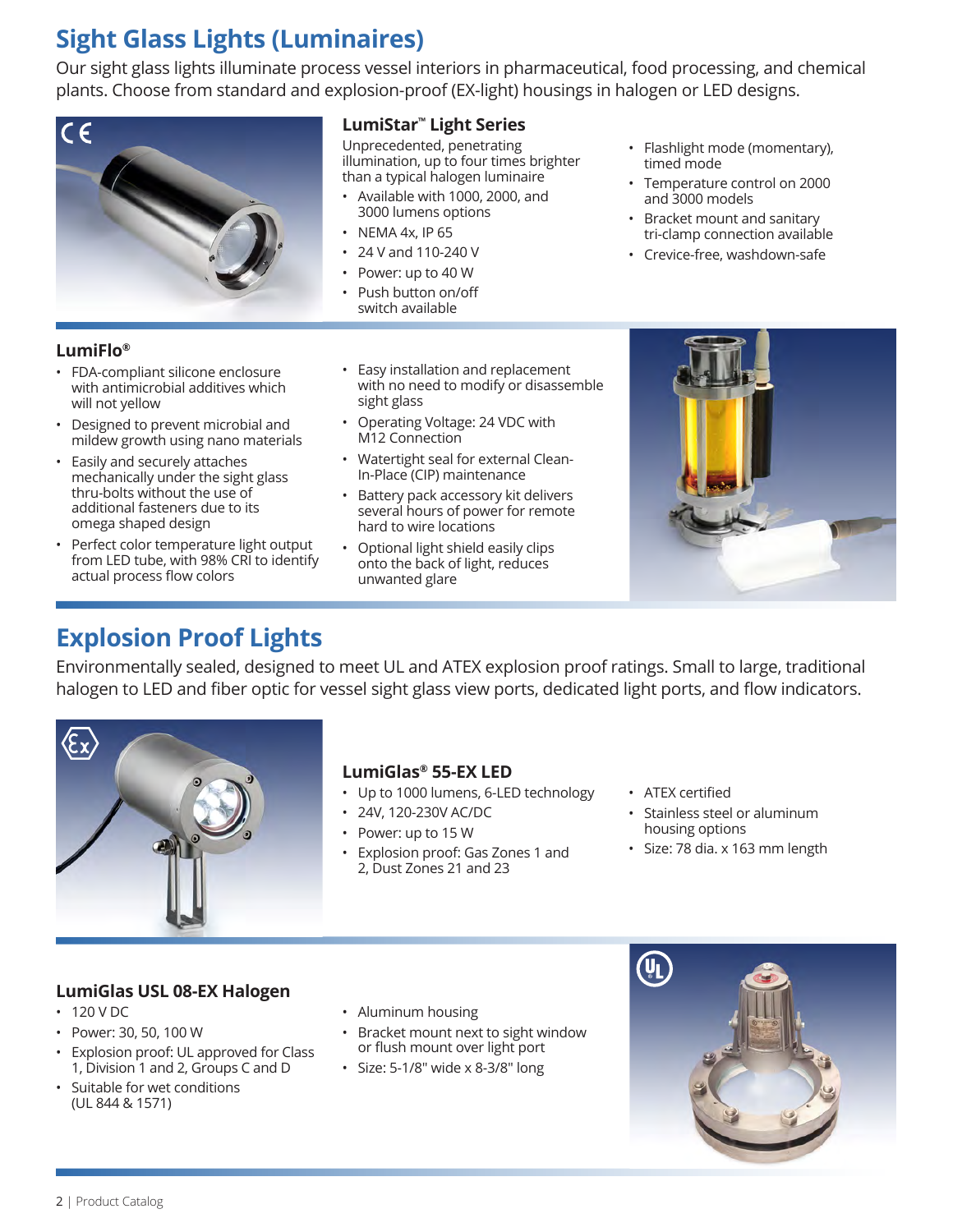# **METAGLAS® Sight Glass Windows**





#### **METACLAMP® Sanitary Clamp Sight Glass**

- For sanitary tri-clamp connection
- Borosilicate glass to USP Type I and DIN7080
- • USP Class VI (tested to confirm biocompatibility)
- BPE Compliant and TÜV approved
- Sight glass fused to metal conforming to DIN7079
- Standard surface finish of 10 Ra µ-in (0.25 µm)



#### **METAGLAS® Safety Sight Windows**

A unique combination of borosilicate glass fused to a metal ring places the glass in compression, creating an amazingly strong and reliable sight glass. METAGLAS is the No. 1 selling sight glass, installed in more locations around the world. Clamp-style, bolt-on, weld-on, and threaded models available.

- METAGLAS safety glass with Factory Mutual Approval (FM)
- Borosilicate Glass to DIN7080
- Temperature: to 572° F (300° C)
- Carbon, stainless and Hastelloy fused to borosilicate glass to DIN7079
- Material to ASTM/ASME, TÜV and DIN/EN standards
- Certificate of Conformity to EN 10204-3.1B or 3.1A
- Pressure Equipment Directive 97/23/EG
- Duplex and Hastelloy, sanitary clamp connection
- Sizes: ½" to 12"

#### **METAGLAS Type 61 Threaded**

- Borosilicate glass to DIN7080
- Sight glass fused to metal conforming to DIN7079
- Pressure Equipment Directive 97/23/EG 02/98, Module H (DIN/EN/ ISO 9001)



- AD 2000 Standards W0/TRD 100
- • Materials to VdTÜV specifications and the DIN/EN designated standards
- Ring material: Carbon steel (1.0570), stainless steel (1.4462), Hastelloy

### **Visual Flow Indicators and Full View Visual Flow Indicators**

- Tempered borosilicate glass
- Independently bolted, cast metal glass retainers
- Stainless steel glass retainers and Gylon® gaskets (stainless steel units)
- • Threaded, flanged and full-view units available
- • Investment cast surface finish
- Acrylic enamel coating (carbon steel unit)
- In-stock delivery onto the back of light, reduces unwanted glare





#### **Sterile Visual Flow Indicators**

- Ideal for high purity applications
- Compatible with SIP/CIP (Sterilize-In-Place/Clean-In-Place) processes
- Full material traceability ASME (BPE standards)
- 316L is standard, special alloys available
- All gaskets meet USP Class VI, are FDA compliant and are fully traceable
- Gasket materials: EPDM, Silicone, Viton, or FEP jacketed silicone
- Sanitary clamp connection
- Units available from stock in tube OD sizes 3/8"– 4"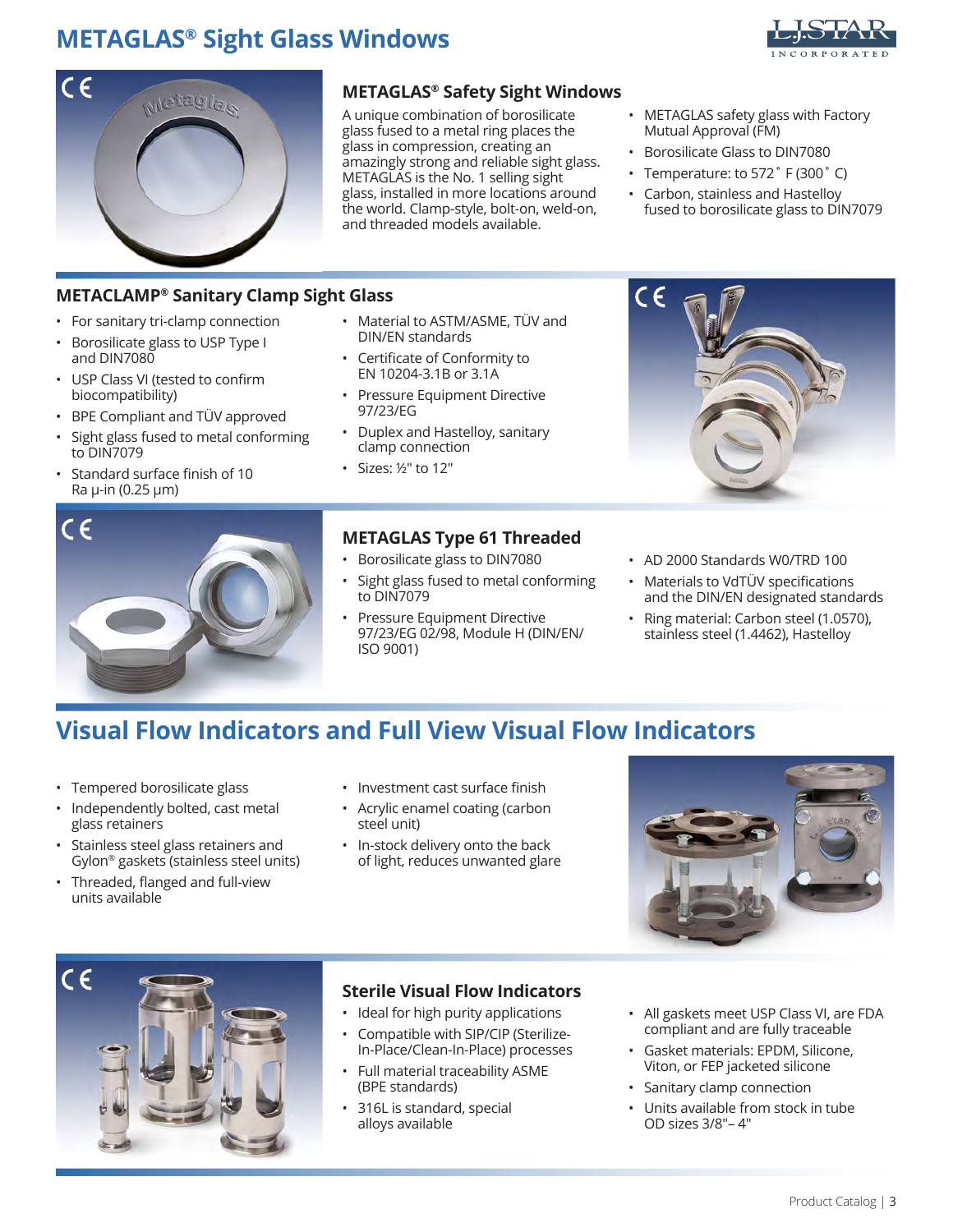### **Weld-On Sight Glasses**



#### **DIN28120 and Low Pressure**

Industrial sight glass assembly with glass sandwiched between two gasketed metal rings. The bottom ring is welded to the vessel. High and low pressure models.

- • Circular pad flange assembly for welding into or onto vessel wall
- Complete with fully gasketed glass disc and studs/bolts
- Glass: Borosilicate or quartz
- Standard sizes DN 50-200
- View diameter 80-225 mm (3" to 9")
- Operating temperature 536° F (280° C) with borosilicate glass to DIN7080, high temperature designs available
- Up to 235 psi; low pressure units up to 15 psi
- Materials: stainless, carbon steels and Hastelloy
- ASME code weld pad material available
- Custom built versions available
- Also available with METAGLAS (FM Approved)

### **Bolt-On Sight Glasses**

Bolt-on sight glass units consist of a base with raised face flange to fit standard ANSI Class 150 flange nozzles. The glass disc, either borosilicate or quartz, is clamped in place by a gasketed glass retainer held by threaded bolts.

- Units are Full ANSI rated
- Viewing diameter 2" to 8"
- • Operating Temperature: 500˚ F (260˚ C) with borosilicate glass, high temperature designs available
- Standard alloys 316 stainless steel; carbon steel
- Standard gasket materials Gylon 3504
- Standard Window Material Tempered borosilicate glass
- Models available with METAGLAS option for high pressure up to 600# classes (FM Approved)
- PFA lining available for added corrosion resistance
- Optional glass protection shields (FEP and Mica)



### **MV-ME Light and Window Combos**



An all-stainless steel combination of luminaire MV and Series MV sight glasses. Eliminate the cost of a separate light port by combining the sight glass and light together.

- Operating Voltage: 24 V and 120 V
- Power: up to 50 W
- Nominal sizes: DN 65 to DN 125
- • Standard unit fitted with momentary push button on/off switch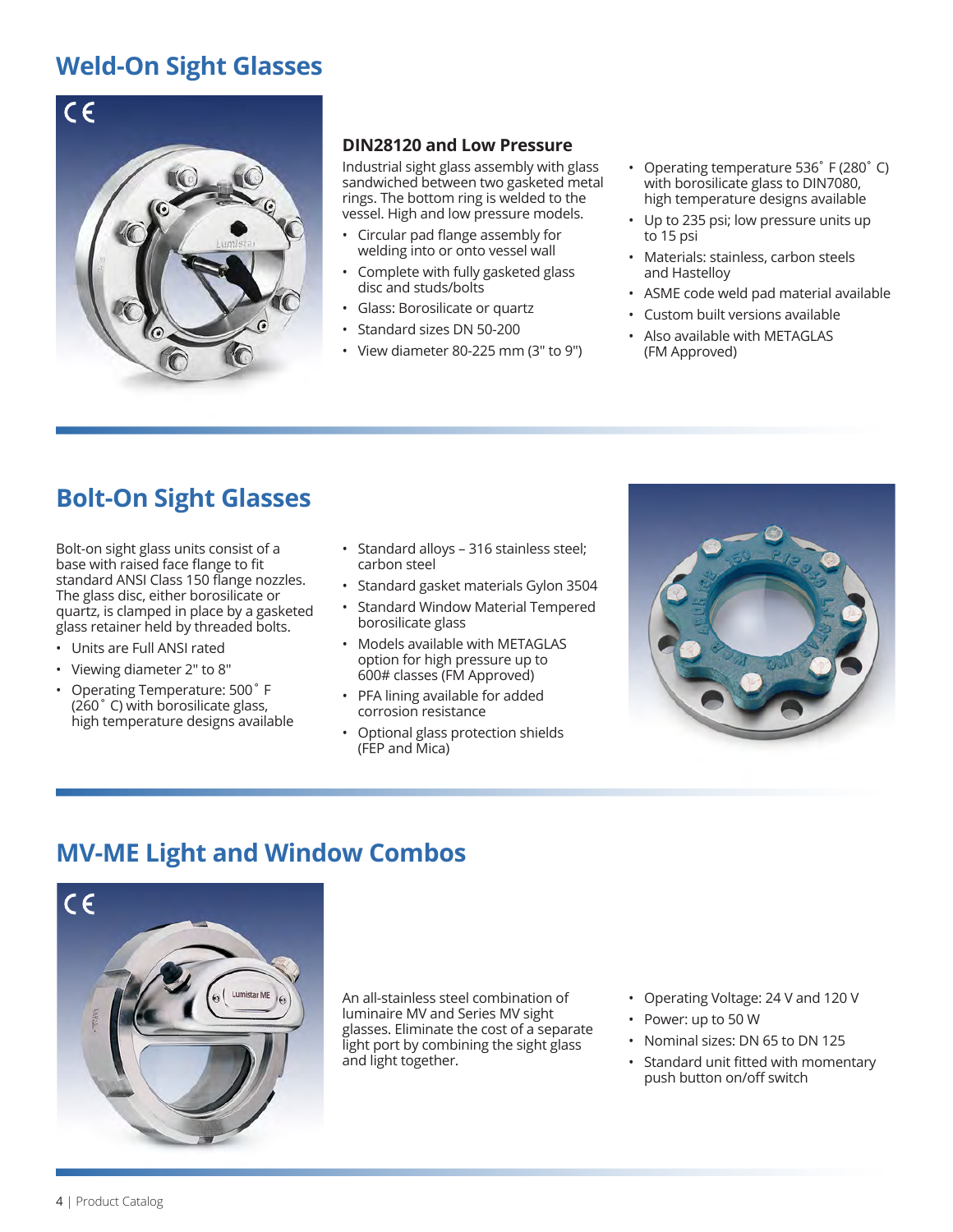

### **MetaPlex® Industrial Glass-Free Sight Windows**



A sight window made from an optical grade polymer formed into a stainless steel ring. It mounts via a sanitary clamp that speeds removal during cleaning. MetaPlex® sanitary windows offer greater toughness and temperature performance. Ideal for food & beverage, brewery, chemical and pharmaceutical applications.

- Glass-like transparency with enhanced safety
- Sterilizable with steam, gamma and e-beam
- Suitable for CIP & SIP cycles
- High purity with low leachables
- Up to 100° C normal operating conditions
- ASME BPE Compliant
- Good chemical resistance to acids, alkalis (caustics) and alcohols
- No BPA, BPB or BPXs that contaminate process media
- Sizes: 1 to 4 inches
- Mounting: Sanitary clamp connection

# **Obround and Rectangular Sight Glasses**

Tall narrow sight glass allows operators to see the level of liquid inside a vessel. Unlike electronic instruments that measure level, a level gauge is simple and fail-safe. The Obround and Rectangular weld-on sight glass can be welded into a pipeline or vessel for accurate flow or level indication.

- Glass: Borosilicate or quartz
- Obround operating temperature: 500˚ F (260˚ C) with borosilicate glass, high temperature designs available
- Rectangular operating temperature: 470˚ F (243˚ C) with borosilicate glass
- Up to 150 psi
- Complete with fully gasketed glass plate and bolting
- Obround sizes 1" x 6" to 4" x 24" (view)
- Rectangular sizes: 133 to 1794 mm (5.2" to 70.6") long, 70 mm (2.8") wide
- Materials: stainless and carbon steel, Hastelloy
- ASME code weld pad materials
- Custom built versions available



### **Cameras and EX Cameras**



Easy to install on sight ports, they may also be used to monitor areas at a distance. Available in fixed-focal length, zoom and explosion-proof models.

#### **Camera**

- Power: 24 V from power supply, transformer supplied
- Housing: polished stainless steel
- Size: 74 mm dia. x 130 mm length
- Resolution: 480 lines, 0.4 megapixels
- Zoom lens: 10X optical, x4 digital
- Bracket mount or sanitary tri clamp adapter

#### **EX Camera**

- Power: 12 V from power supply, transformer provided
- Explosion proof: EX Zones 1, 2, 21 and 22, Group IIc and IIIc
- Housing: polished stainless steel (Type K55/Zoom is K25)
- Size: Fixed Lens 78 mm dia. x 163 mm length, Zoom Lens 71 mm dia. x 140 mm length
- Resolution: 480 lines, 0.4 megapixels
- Zoom lens: 10X optical, x4 digital
- Bracket mount or sanitary tri clamp adapter

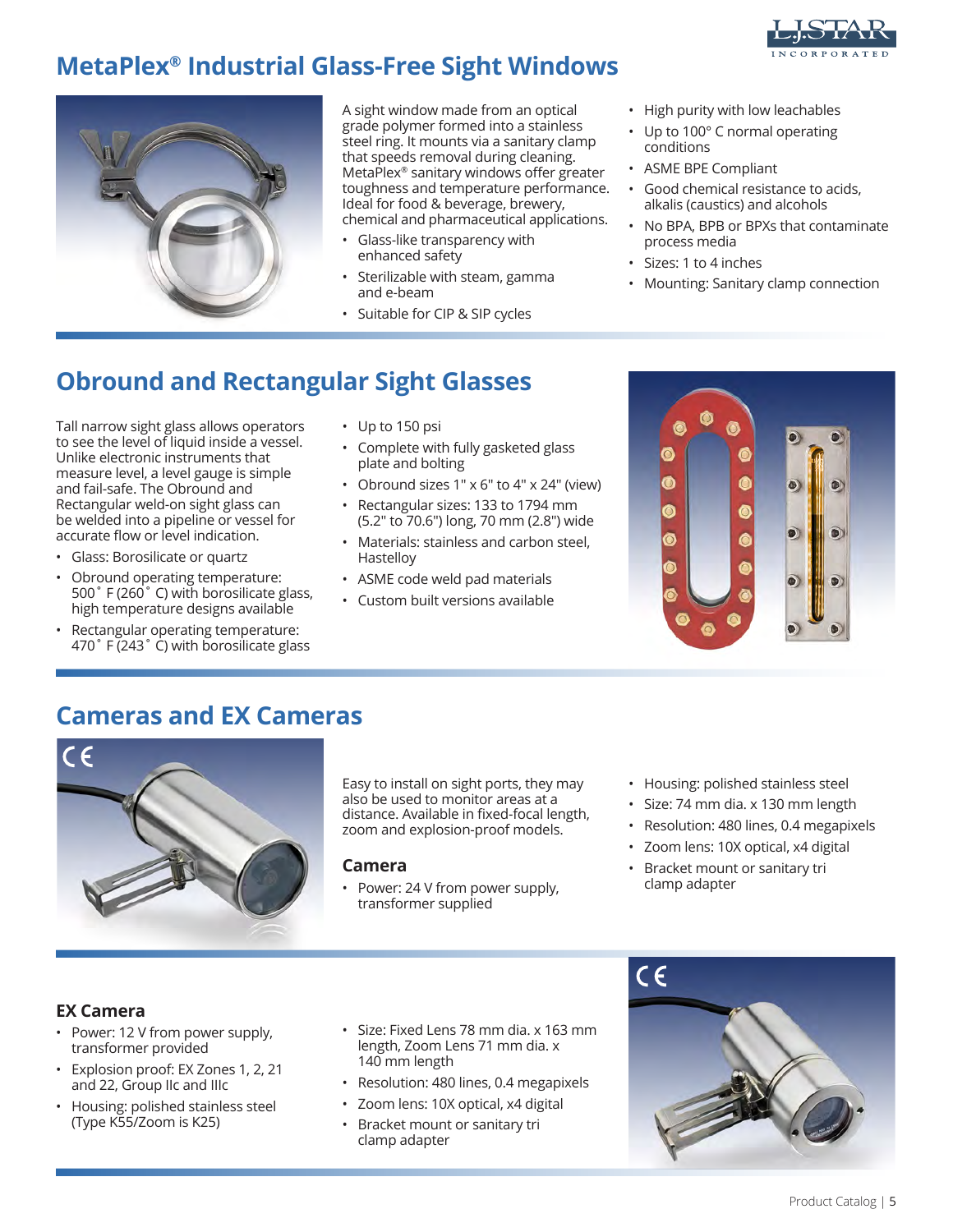### **Bubble Traps**



Many processes use chromatography that results in by-product gas that must be removed. Our trap provides a sanitary, crevice-free, self-draining means of removing unwanted gas and bubbles from process fluids.

- Glass: borosilicate (acrylic option).
- • Pressure: up to 87 PSI @30˚ C
- ASME BPE compliant. Full traceability on wetted components.
- EHEDG Approved, self-draining, crevice-free design
- Available in stainless steel (Electro Polished) and different alloys
- Sizes: ferrule ports ½" to 2", trap diameter 4" to 10"
- Mounting: clamp connections

### **Sanitary Clamps**

Reliable, fast, leak-free connection to meet BPE and FDA requirements for sterile process control, as well as disassembly, cleaning and reconfiguration.

#### **Series SH 316 SS Clamp**

- Unique profile, twin hinge design
- Pressure: up to 870 psig
- Temperature: 450°F and higher
- Material: 316 stainless steel
- Sizes: ½" to 12"
- Bolt: single or double
- Hinge: 2 pin
- Fastener: wing nut or hex nut
- Standards: CE





#### **Safety Clamp**

The Safety Clamp protects workers by assuring the bolting mechanism cannot release suddenly while a worker is loosening the bolt.

- Material: 316 stainless steel
- Sizes: ½" to 12"
- Pressure: up to 870 psig
- Temperature: 450° F and higher
- Bolt: safety feature prevents unintentional opening
- Hinge: 2 pin
- Fastener: wing nut or hex nut
- Standards: CE

#### **Series SSH High Pressure Clamp**

- • Unique profile, two bolt design
- Pressure: up to 1,450 psig
- Temperature: 450° F and higher
- Material: 304 stainless steel (316 SS optional)
- Sizes: ½" to 6"
- Bolt: double
- Hinge: none
- Fastener: Hex nut brass or stainless steel
- Standards: CE

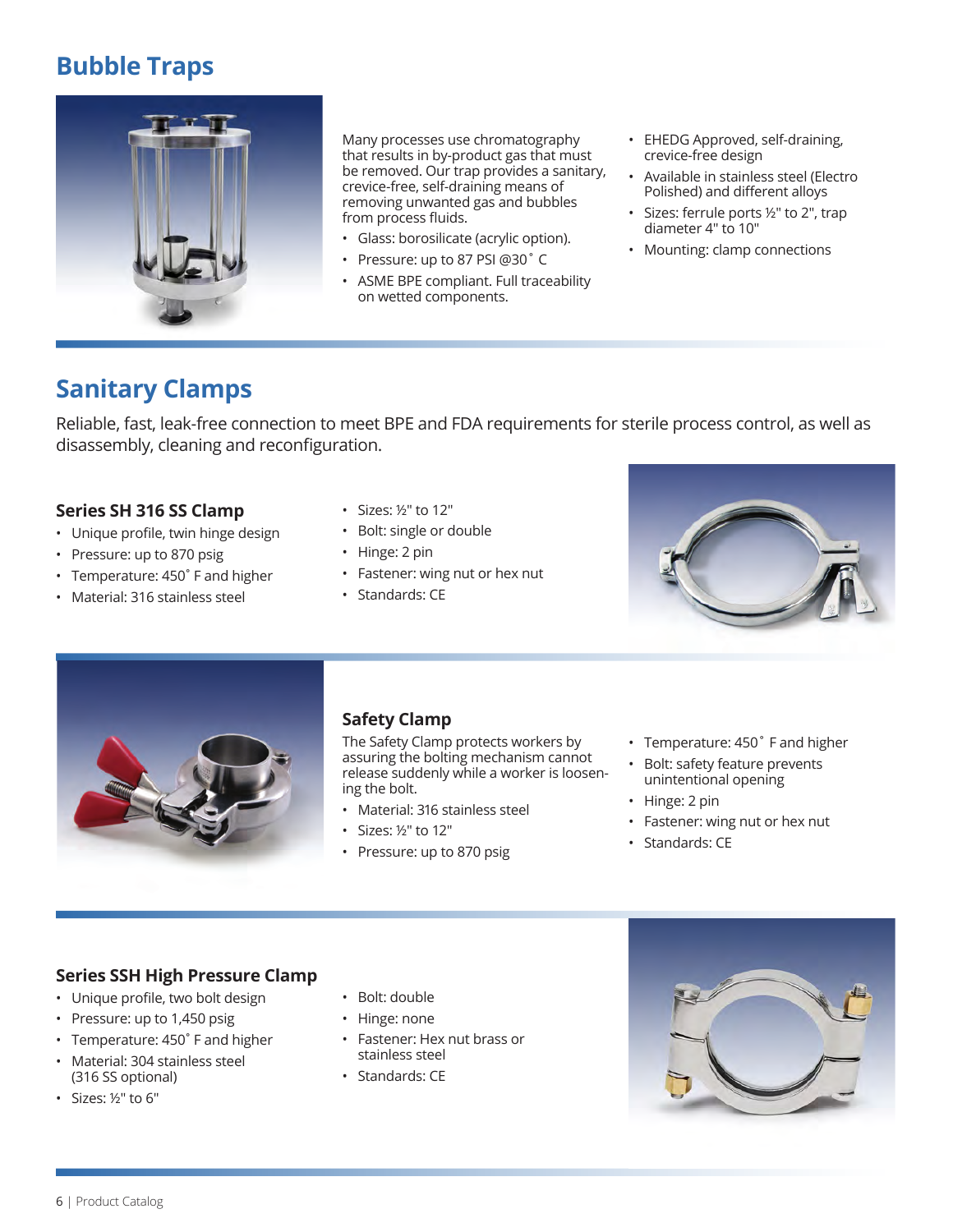### **Sanitary Clamps** (continued)





#### **Series ASME Clamp**

- Pressure: up to 2,480 psig
- Temperature: 450° F and higher
- Material: 316 stainless steel (all parts traceable)
- Sizes: 1" to 12"
- Bolt: triple
- Hinge: for ease of assembly
- Fastener: wing nut or hex nut
- Standards: ASME Section VIII Appendix 24

### **Wiper I & II**

Manual wipers for LumiGlas sight glasses and sight windows, such as the DIN28120 style sight glasses.

- For manual cleaning on inside glass surface
- **Wiper I**: vacuum tight and up to 85 psig @ 400˚ F (204˚ C)
- **Wiper II**: vacuum tight and up to 230 psig @ 428˚ F (222˚ C)
- 316 stainless steel wetted metal parts
- Wiper blade available in Teflon or Silicone



### **Gauge Glass and Replacement Glass**



Replacement gauge glass, gaskets and mica shields. Borosilicate glass offers high visual clarity, greater chemical and thermal shock resistance, and high pressure safety. Gaskets and Mica Shields are also available.

- Borosilicate glass
- • Temperature: up to 572˚ F
- Pressure: up to 6000 psi
- Sizes: 0 through 11
- Special tempered reflex and transparent level gauge glasses and disc sight glasses can be supplied in accordance to:
	- i. DIN7080/7081
	- ii. BS 3463
	- iii. JIS B 8211
	- iv. MIL G 16356 D
	- v. Auer USA specification
	- vi. Customer specification
	- vii. Aluminosilicate glass on request